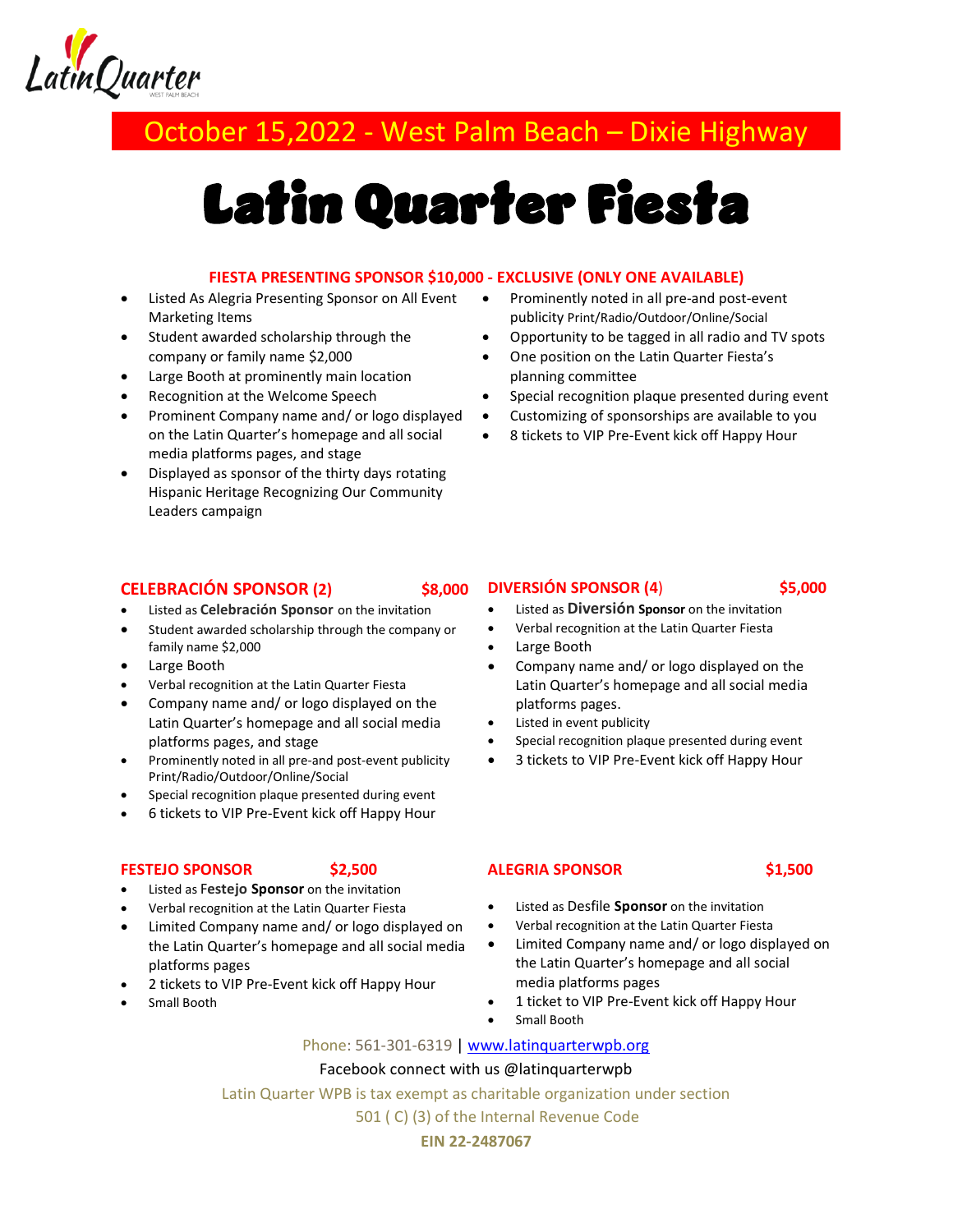

## October 15 2022 - West Palm Beach – Dixie Highway

### **Specialty Sponsorship Opportunities**

We look forward to developing your opportunity to participate in this dynamic, highly immerse platform and provide quantifiable return on investment.

#### **BEER AND WINE SPONSOR**

- Signage at bar
- Verbal recognition at the Latin Quarter Fiesta
- Company name and/ or  $log$  displayed on the Latin Quarter's homepage and all social media platforms pages
- Special recognition plaque presented during event
- 2 tickets to VIP Pre-Event kick off Happy Hour

#### **VENDOR BOOTH \$300**

- Signage
- Company name listed on the Latin Quarter's homepage and all social media platforms pages

#### **VOLUNTEER MEALS SPONSOR \$1,500**

- Verbal recognition at the Latin Quarter Fiesta
- Company name and/ or logo displayed on the Latin Quarter's homepage and all social media platforms pages
- Special recognition plaque presented during event
- 1 ticket to VIP Pre-Event kick off Happy Hour

#### **T-SHIRT AND GOODIE BAG SPONSOR \$1,000**

- Special placement logo on event shirts and goodie bags
- Company name listed on the Latin Quarter's homepage and all social media platforms pages
- 1 ticket to VIP Pre-Event kick off Happy Hour
- Small Booth

Phone: 561-301-6319 | [www.latinquarterwpb.org](http://www.latinquarterwpb.org/) Facebook connect with us @latinquarterwpb Latin Quarter WPB is tax exempt as charitable organization under section 501 ( C) (3) of the Internal Revenue Code **EIN 22-2487067**